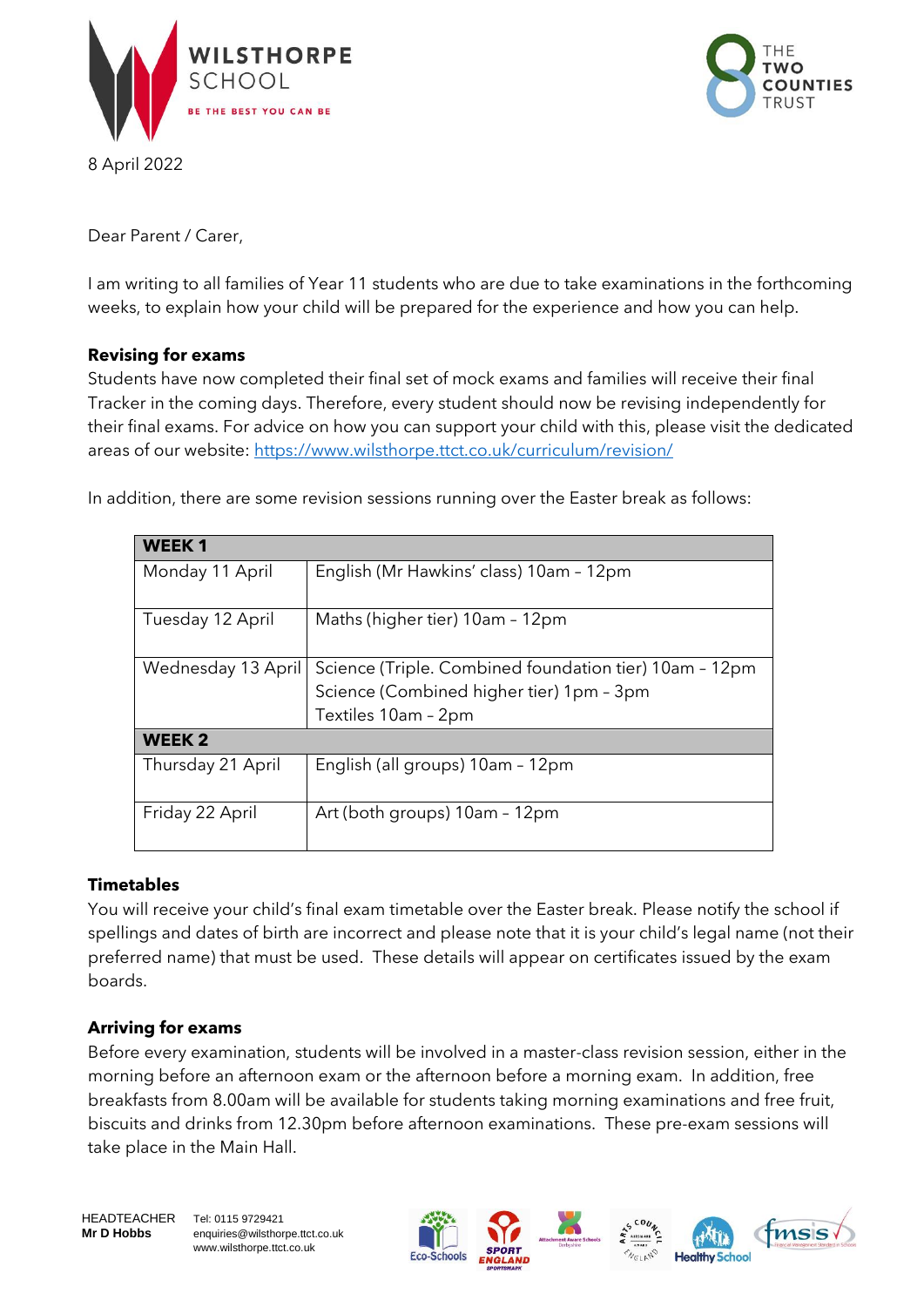



### **Lessons**

During the exam period, the following arrangements apply:

- All students attend all lessons until May half term break, i.e. Friday 27 May. If they have completed their last exam or piece of coursework in a subject, they will be able to revise for other subjects independently in their usual classroom during those lessons.
- After May half term break (i.e. from Monday 6 June onwards), students only attend lessons in those subjects for which they still have an exam or still have a final piece of coursework to complete.
- Students will be expected to attend in full uniform to all lessons/examinations.
- The official leaving date for Year 11 is always the last Friday in June. This year it is Friday 24 June. However, all students must remain available for examinations until 29<sup>th</sup> June. Should there be any widespread local or national disruption to examinations, the Joint Council for Qualifications (JCQ) will reschedule examinations up until 29<sup>th</sup> June, and we therefore must request that students remain available.

## **Equipment**

Please ensure that your son/daughter brings all necessary equipment to each exam. The required equipment includes black pens, pencil, pencil sharpener, rubber and ruler. Calculators, protractors and coloured pencils should also be brought when necessary. All equipment should be taken into the examination room in a clear plastic bag or clear pencil case.

### **Conduct in Examinations**

The exam boards issue *Information for Candidates*, which is available here: [https://www.jcq.org.uk/exams-office/information-for-candidates-documents/.](https://www.jcq.org.uk/exams-office/information-for-candidates-documents/) It is essential that all students are aware of and observe the content. Students will be allowed to take water into the exams, provided it is in a plain bottle, free from labelling.

### **End-of-Year celebrations**

The Year 11 shirt-signing day will be Friday 13 May, immediately prior to the start of the period of exams. Please note that students will need a fresh shirt with which to begin their exams the following Monday! The Year 11 Prom takes place on Friday 8 July. Please note that, in order to attend, students are required to sit all scheduled exams, attend consistently over the remaining weeks and continue to demonstrate a positive attitude to their studies.

### **Results**

GCSE results will be available for students to collect from school on Thursday 25 August, from 9.00am – 1.00pm. Students can choose to have results posted to them. In this case, a stamped addressed envelope (for a large A4 size letter) is required and should be handed in at Reception before the leaving date. Alternatively, results may be collected by a representative with written authorisation from the student. Please note that students will only be able to receive their results in August if they have returned their Leaver's Form to the Year 11 Progress Manager. This should be done before the official leaving date.

HEADTEACHER Tel: 0115 9729421

**Mr D Hobbs** enquiries@wilsthorpe.ttct.co.uk www.wilsthorpe.ttct.co.uk